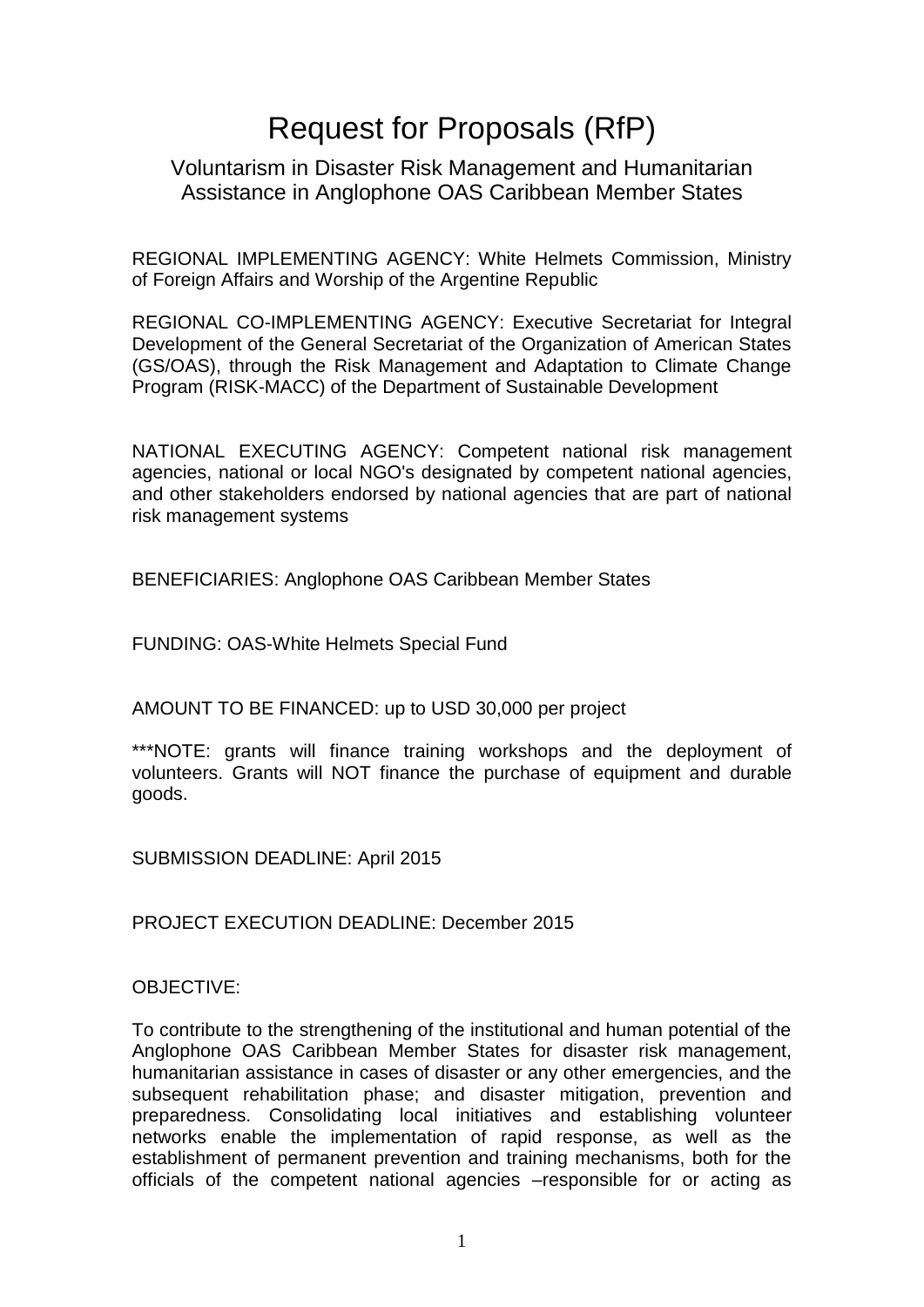governing bodies in the field of risk management, as well as affected populations, with measures aimed at alleviating poverty, particularly among those most vulnerable.

## EXPECTED RESULTS:

Competent institutions strengthened and trained in risk management, disaster and emergency management, as well as humanitarian assistance. Needs and capacity assessments.

Regional Network of Humanitarian Volunteers further developed and strengthened: expansion and strengthening of local volunteer corps working on emergency response, and disaster mitigation and prevention, providing the most vulnerable local communities with greater capabilities to face social problems and recurring natural phenomena.

## ACTIVITIES:

On the basis of Training Volunteers as a cross-cutting foundation, projects will be developed through training workshops on the following topics, among others:

## **Early Warning Systems**

Community organization and voluntarism

#### **Physical and Environmental Planning**

Building codes Land use planning Water and sanitation

#### **Disaster Response and Management**

Rapid Damage and Needs Assessment (DANA) System for the Management of Supplies, Warehouses and Donations Camp and Shelter Coordination and Management Search and Rescue (SAR) Primary Health Care Psychological and Social Support Emergency Information Management and Communication in **Emergencies** 

## **Prevention**

Training of Volunteers Project Design Food Security and Nutrition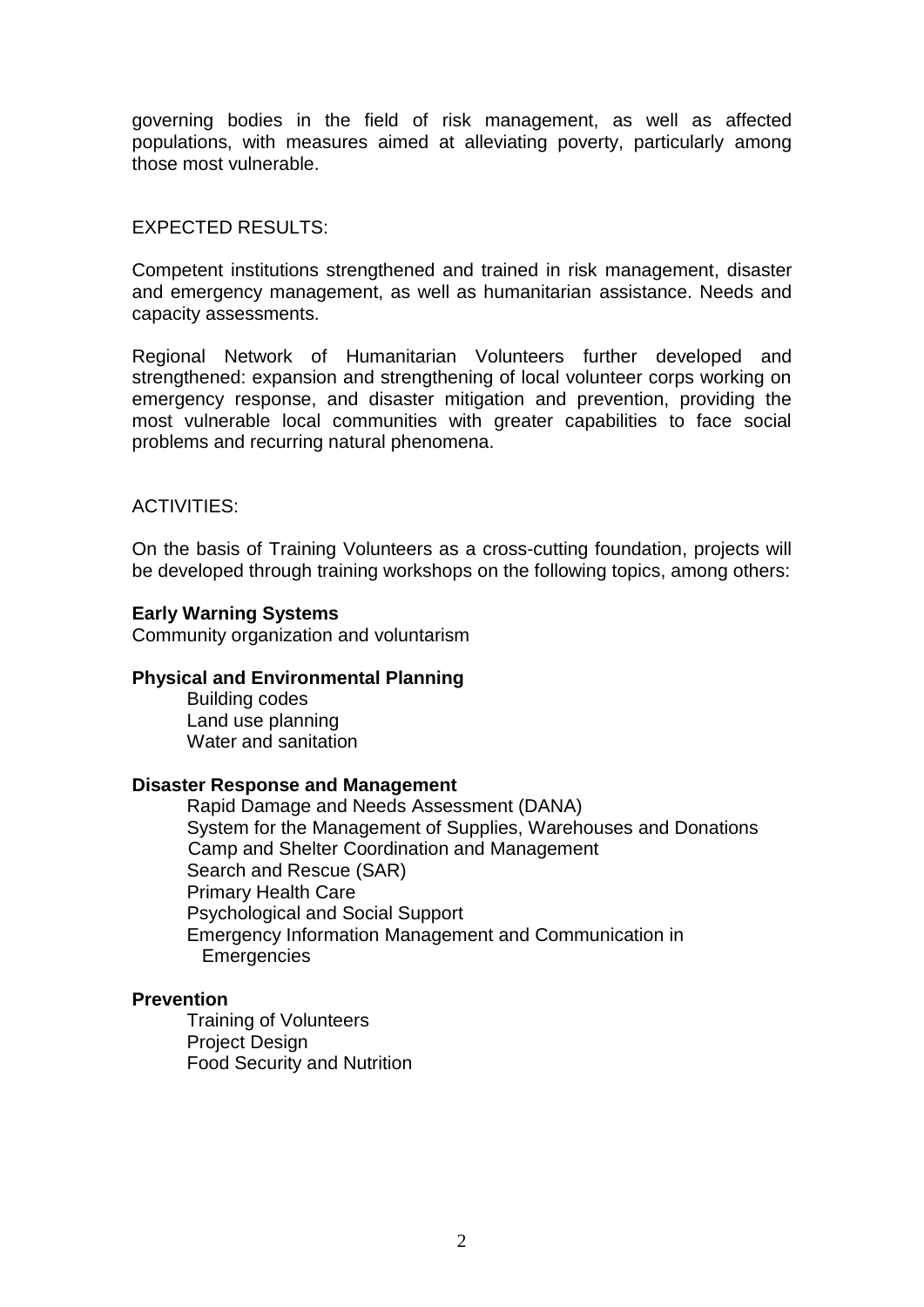### ELIGIBILITY CRITERIA:

Priority will be given to projects which: (i) benefit the general population; (ii) are of a collective nature; (iii) target groups are characterized as "most vulnerable;"<sup>1</sup> (iv) enable the effective deployment and action of volunteers; (v) have a high degree of participation by the target populations; (vi) can guarantee their sustainability in the medium and long term; and (vii) promote gender equity and equality.<sup>2</sup>

#### SELECTION CRITERIA:

The request must be supported by the competent national authorities of the potential beneficiary OAS Member State.

Extent to which the proposal includes levels of national co-financing, human resources and set-off materials, in consideration of the applicant's available resources.

Level of consistency between goals and deliverables or outputs. Clearly identifiable and measurable deliverables and outputs (in quantitative and qualitative terms, as appropriate). Extent to which the proposed activities contribute to meet the goals.

Precision in the definition of goals.

<u>.</u>

Ability (of the project) to promote broader participation by all segments of the society.

Ability (of the project) to build cooperation between public entities and civil society.

Level of impact of the implementation of the proposed project on the most vulnerable segments of the society.

## SUBMISSION PROCESS AND PROJECT EXECUTION:

Applications must be submitted to the GS/OAS Executive Secretariat for Integral Development, through the Permanent Missions of the interested Anglophone Caribbean OAS Member States.

Eligibility will be determined on the basis of the criteria set forth in this call for project proposals.

 $<sup>1</sup>$  i.e. the elderly, children, people with disabilities, aboriginal peoples, single women, etc.</sup>

<sup>&</sup>lt;sup>2</sup> Proposals must demonstrate a thorough knowledge of the roles and functions of women and men according to the social construction of the beneficiary community, and must take into account the breakdown of data by sex, as well as by the participation of women and men in the activities of the project, as appropriate.